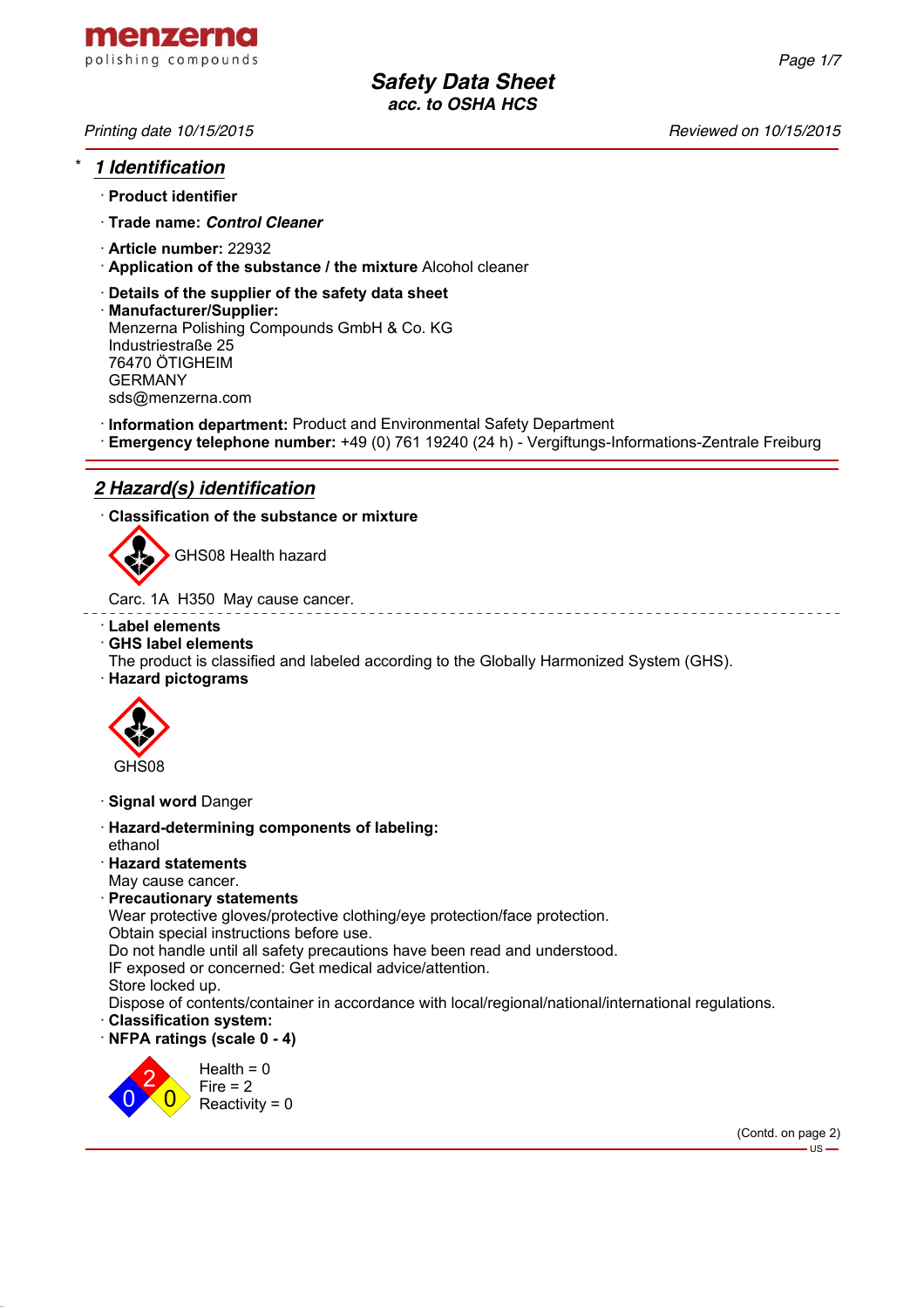menzerna polishing compounds

*Printing date 10/15/2015 Reviewed on 10/15/2015*

**Trade name:** *Control Cleaner*

(Contd. of page 1)

· **HMIS-ratings (scale 0 - 4)**

**HEALTH**  FIRE REACTIVITY  $\boxed{0}$  Reactivity = 0  $\boxed{0}$ 2 Health  $= 0$  $Fire = 2$ 

· **Other hazards**

- · **Results of PBT and vPvB assessment**
- · **PBT:** Not applicable.
- · **vPvB:** Not applicable.

## \* *3 Composition/information on ingredients*

- · **Chemical characterization: Mixtures**
- · **Description:** Mixture of the substances listed below with nonhazardous additions.

| · Dangerous components:  |                                                             |                 |
|--------------------------|-------------------------------------------------------------|-----------------|
| 57-55-6 propane-1,2-diol |                                                             | $12.5 - 10\%$ . |
| $64-17-5$ ethanol        | <b>Solution</b> Eq. 2, H225; <b>Solution</b> Carc. 1A, H350 | $12.5 - 10\%$   |
|                          |                                                             |                 |

## *4 First-aid measures*

- · **Description of first aid measures**
- · **General information:** No special measures required.
- · **After inhalation:** Supply fresh air; consult doctor in case of complaints.
- · **After skin contact:**

Immediately wash with water and soap and rinse thoroughly.

If skin irritation continues, consult a doctor.

- · **After eye contact:**
- Rinse opened eye for several minutes under running water. If symptoms persist, consult a doctor.
- · **After swallowing:**

Rinse out mouth and then drink plenty of water.

- If symptoms persist consult doctor.
- · **Information for doctor:**
- · **Most important symptoms and effects, both acute and delayed** No further relevant information available.
- · **Indication of any immediate medical attention and special treatment needed** Treat according to symptoms.

## *5 Fire-fighting measures*

- · **Extinguishing media**
- · **Suitable extinguishing agents:** Water spray, foam, dry powder or carbon dioxide.
- · **For safety reasons unsuitable extinguishing agents:** Water with full jet
- · **Special hazards arising from the substance or mixture** Nitrogen oxides (NOx)
- · **Advice for firefighters**
- · **Protective equipment:**

Wear self-contained respiratory protective device.

Wear fully protective suit.

## *6 Accidental release measures*

#### · **Personal precautions, protective equipment and emergency procedures**

Keep unnecessary personnel away. Ensure adequate ventilation. Use personal protection recommended in section 8.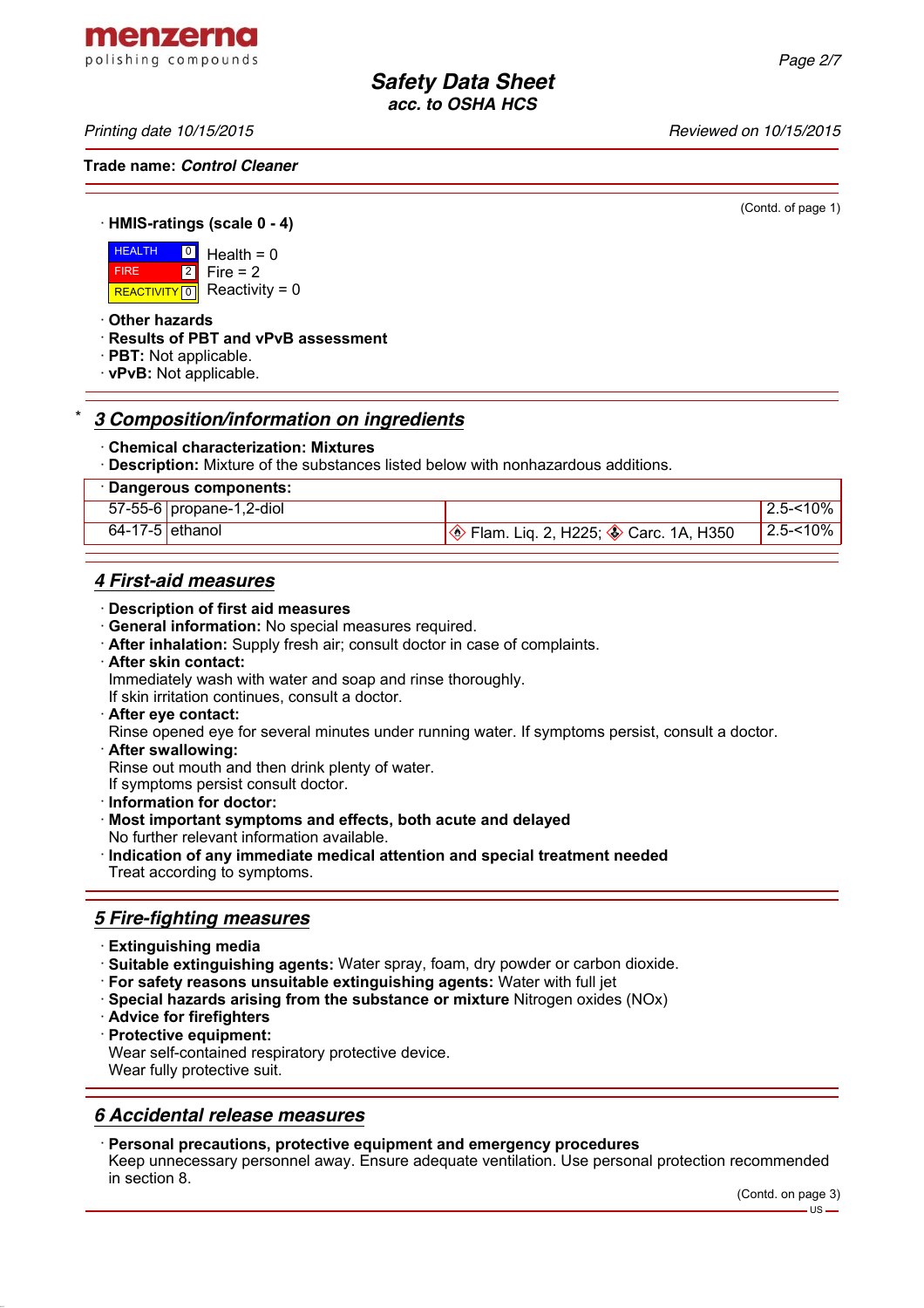menzerna polishing compounds

*Printing date 10/15/2015 Reviewed on 10/15/2015*

**Trade name:** *Control Cleaner*

(Contd. of page 2)

· **Environmental precautions:**

Dilute with plenty of water.

Do not allow to enter sewers/ surface or ground water.

- · **Methods and material for containment and cleaning up:**
- Absorb with liquid-binding material (sand, diatomite, acid binders, universal binders, sawdust).
- **Reference to other sections** See Section 7 for information on safe handling. See Section 8 for information on personal protection equipment. See Section 13 for disposal information.

## \* *7 Handling and storage*

- · **Handling:**
- · **Precautions for safe handling** No special precautions are necessary if used correctly.
- · **Information about protection against explosions and fires:** No special measures required.
- · **Conditions for safe storage, including any incompatibilities**
- · **Storage:**
- · **Requirements to be met by storerooms and receptacles:**

Store in a well-ventilated place. Storage temperature: between 15 °C and 25 °C.

· **Information about storage in one common storage facility:** Not required.

- · **Further information about storage conditions:** None.
- · **Specific end use(s)** No further relevant information available.

## *8 Exposure controls/personal protection*

· **Additional information about design of technical systems:** No further data; see item 7.

· **Control parameters**

· **Components with limit values that require monitoring at the workplace:**

**57-55-6 propane-1,2-diol**

WEEL Long-term value: 10 mg/m<sup>3</sup>

## **64-17-5 ethanol**

- PEL Long-term value: 1900 mg/m<sup>3</sup>, 1000 ppm
- REL Long-term value: 1900 mg/m<sup>3</sup>, 1000 ppm
- TLV Short-term value:  $1880$  mg/m<sup>3</sup>, 1000 ppm

· **Additional information:** The lists that were valid during the creation were used as basis.

- · **Exposure controls**
- · **Personal protective equipment:**
- · **General protective and hygienic measures:**

The usual precautionary measures for handling chemicals should be followed.

- · **Breathing equipment:** Not required.
- · **Protection of hands:**

Protective gloves are recommended.

The glove material has to be impermeable and resistant to the product/ the substance/ the preparation. Due to missing tests no recommendation to the glove material can be given for the product/ the preparation/ the chemical mixture.

Selection of the glove material on consideration of the penetration times, rates of diffusion and the degradation

· **Material of gloves**

The selection of the suitable gloves does not only depend on the material, but also on further marks of quality and varies from manufacturer to manufacturer. As the product is a preparation of several substances, the resistance of the glove material can not be calculated in advance and has therefore to be checked prior to the application.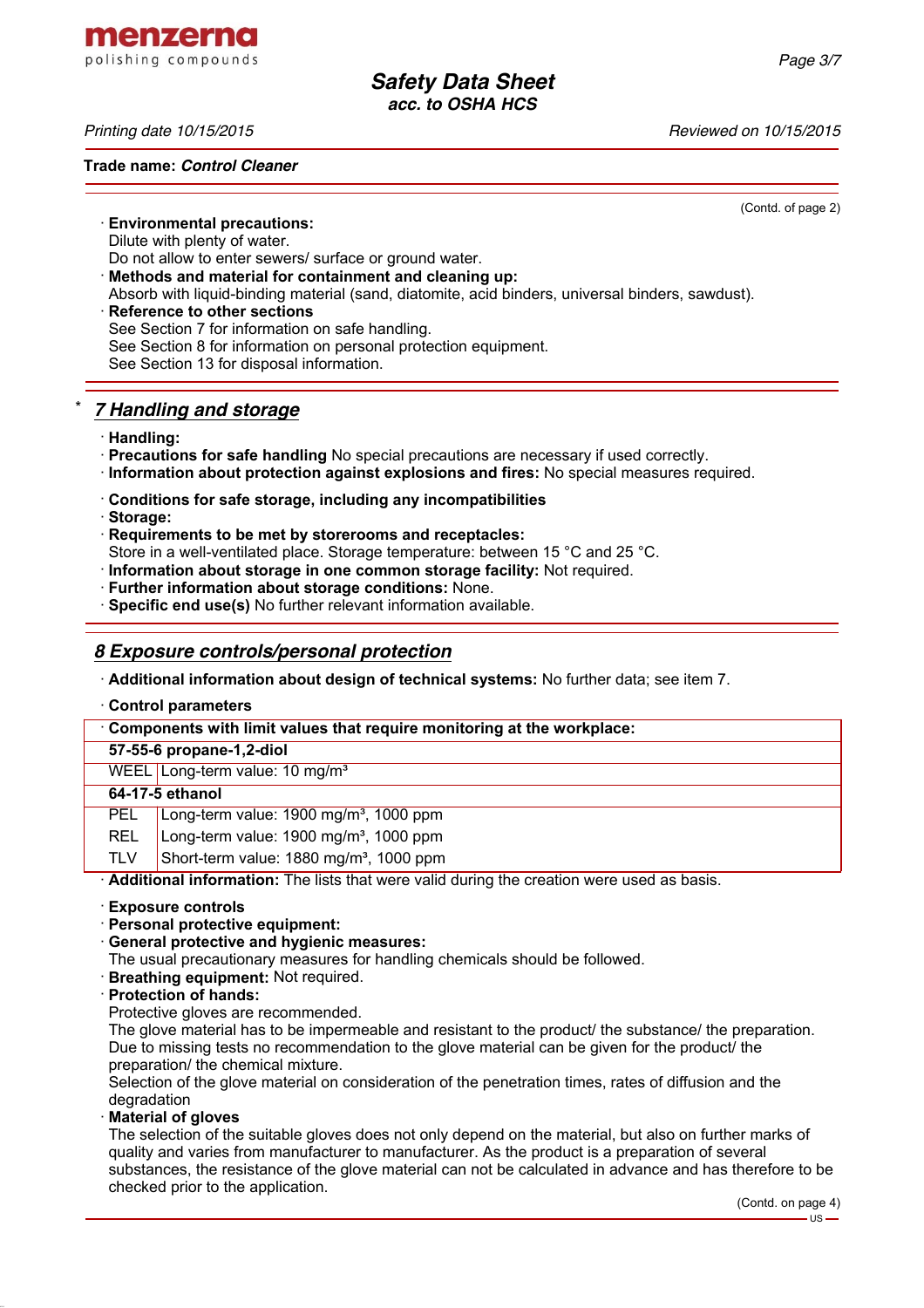menzerna polishing compounds

#### *Printing date 10/15/2015 Reviewed on 10/15/2015*

**Trade name:** *Control Cleaner*

(Contd. of page 3)

#### · **Penetration time of glove material**

The exact break through time has to be found out by the manufacturer of the protective gloves and has to be observed.

· **Eye protection:** Safety glasses

· **Body protection:** Protective work clothing

## *9 Physical and chemical properties*

| Information on basic physical and chemical properties                                             |                                                                      |  |
|---------------------------------------------------------------------------------------------------|----------------------------------------------------------------------|--|
| <b>General Information</b>                                                                        |                                                                      |  |
| · Appearance:<br>Form:                                                                            | Liquid                                                               |  |
| Color:                                                                                            | Colorless                                                            |  |
| · Odor:                                                                                           | Characteristic                                                       |  |
| Odour threshold:                                                                                  | Not determined.                                                      |  |
| $\cdot$ pH-value at 20 °C (68 °F):                                                                | > 7                                                                  |  |
| Change in condition<br><b>Melting point/Melting range:</b><br><b>Boiling point/Boiling range:</b> | Undetermined.<br>$> 100 °C$ ( $> 212 °F$ )                           |  |
| · Flash point:                                                                                    | $> 65 °C$ ( $> 149 °F$ )                                             |  |
| · Flammability (solid, gaseous):                                                                  | Not applicable.                                                      |  |
| · Decomposition temperature:                                                                      | Not determined.                                                      |  |
| · Auto igniting:                                                                                  | Product is not selfigniting.                                         |  |
| Danger of explosion:                                                                              | Product does not present an explosion hazard.                        |  |
| $\cdot$ Density at 20 °C (68 °F):                                                                 | 1 g/cm <sup>3</sup> (8.345 lbs/gal)                                  |  |
| · Relative density                                                                                | Not determined.                                                      |  |
| · Vapour density<br><b>Evaporation rate</b>                                                       | Not determined.                                                      |  |
|                                                                                                   | Not determined.                                                      |  |
| · Solubility in / Miscibility with<br>Water:                                                      |                                                                      |  |
|                                                                                                   | Partly miscible.                                                     |  |
| · Partition coefficient (n-octanol/water): Not determined.                                        |                                                                      |  |
| · Viscosity:                                                                                      |                                                                      |  |
| Dynamic:                                                                                          | Not determined.                                                      |  |
| <b>Kinematic:</b>                                                                                 | Not determined.                                                      |  |
| · Solvent content:                                                                                |                                                                      |  |
| <b>VOC content:</b>                                                                               | 9,8%                                                                 |  |
| $\cdot$ Other information                                                                         | 990.9 g/l / 8.27 lb/gl<br>No further relevant information available. |  |
|                                                                                                   |                                                                      |  |

# *10 Stability and reactivity*

· **Reactivity** None under normal conditions.

- · **Chemical stability**
- · **Thermal decomposition / conditions to be avoided:**

No decomposition if used according to specifications.

- · **Possibility of hazardous reactions** No dangerous reactions known.
- · **Conditions to avoid** No further relevant information available.
- · **Incompatible materials:** No further relevant information available.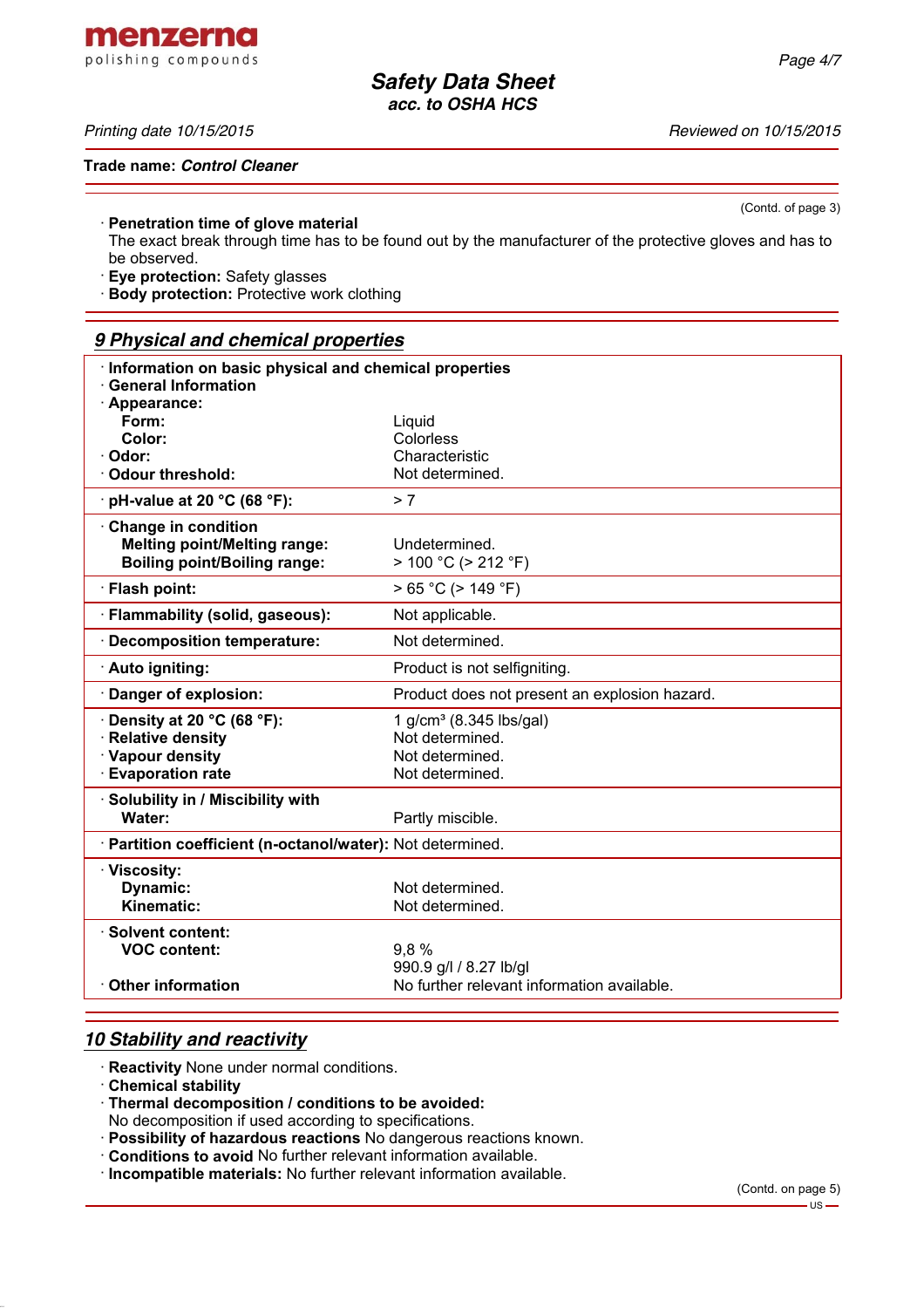menzerna polishing compounds

#### *Printing date 10/15/2015 Reviewed on 10/15/2015*

**Trade name:** *Control Cleaner*

(Contd. of page 4)

· **Hazardous decomposition products:** No dangerous decomposition products known.

## \* *11 Toxicological information*

- · **Information on toxicological effects**
- · **Acute toxicity:**
- · **Primary irritant effect:**
- · **on the skin:** No irritant effect.
- · **on the eye:** No irritating effect.
- · **Sensitization:** No sensitizing effects known.
- · **Additional toxicological information:**
- · **OSHA-Ca (Occupational Safety & Health Administration)**

None of the ingredients is listed.

## \* *12 Ecological information*

- · **Toxicity**
- · **Aquatic toxicity:** No further relevant information available.
- · **Persistence and degradability** No further relevant information available.
- · **Behavior in environmental systems:**
- · **Bioaccumulative potential** No further relevant information available.
- · **Mobility in soil** No further relevant information available.
- · **Additional ecological information:**
- · **General notes:**

Do not allow undiluted product or large quantities of it to reach ground water, water course or sewage system.

- · **Results of PBT and vPvB assessment**
- · **PBT:** Not applicable.
- · **vPvB:** Not applicable.

· **Other adverse effects** No further relevant information available.

#### \* *13 Disposal considerations*

#### · **Waste treatment methods**

· **Recommendation:**

Smaller quantities can be disposed of with household waste.

Must be specially treated adhering to official regulations.

· **Waste disposal key:**

Waste codes should be determined in consultation with the customer, supplier and disposal.

- · **Uncleaned packagings:**
- · **Recommendation:** Disposal must be made according to official regulations.
- · **Recommended cleansing agent:** Water, if necessary with cleansing agents.

## \* *14 Transport information*

| $\cdot$ UN-Number         |                           |  |
|---------------------------|---------------------------|--|
| ∙ DOT                     | NA1993                    |  |
| · ADR, ADN, IMDG, IATA    | Void                      |  |
| · UN proper shipping name |                           |  |
| ∙ DOT                     | COMBUSTIBLE LIQUID, N.O.S |  |
| · ADR, ADN, IMDG, IATA    | Void                      |  |
|                           |                           |  |

(Contd. on page 6)  $-US -$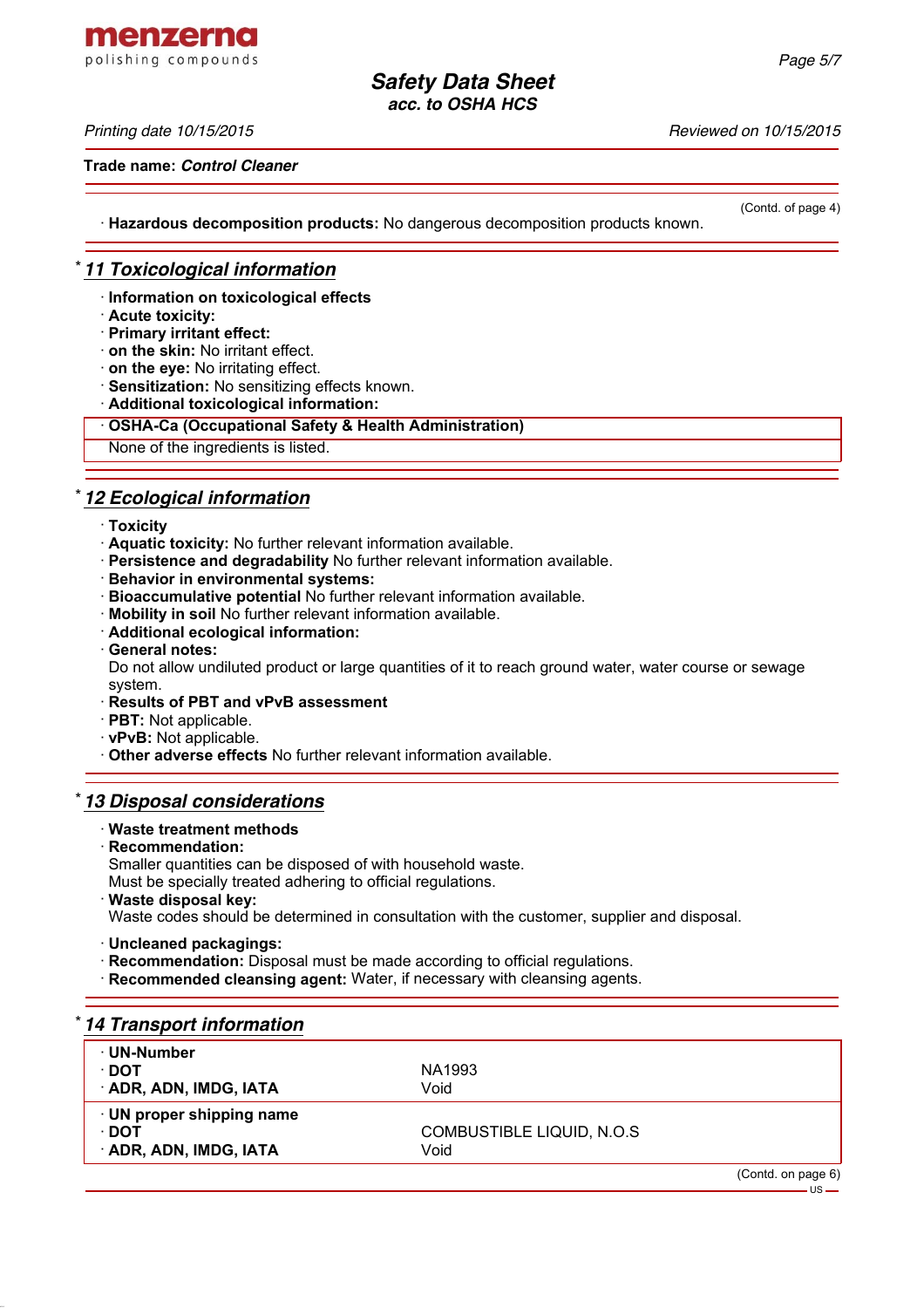menzerna polishing compounds

*Printing date 10/15/2015 Reviewed on 10/15/2015*

**Trade name:** *Control Cleaner*

| (Contd. of page 5)                                              |
|-----------------------------------------------------------------|
|                                                                 |
| 3 Combustible liquids                                           |
| Void                                                            |
| Ш<br>Void                                                       |
| No.                                                             |
| Not applicable.                                                 |
| · Transport in bulk according to Annex II of<br>Not applicable. |
| Void                                                            |
|                                                                 |

# \* *15 Regulatory information*

· **Safety, health and environmental regulations/legislation specific for the substance or mixture** Regulation 1907/2006/EC, REACH concerning the Registration, Evaluation, Authorisation and Restriction of Chemicals.

Regulation 453/2010/EU, REACH as amended.

Regulation 1272/2008/EC, on Classification, Labelling and Packaging of substances and mixtures. · **Sara**

| · Section 355 (extremely hazardous substances): |  |
|-------------------------------------------------|--|
|-------------------------------------------------|--|

None of the ingredients is listed.

· **Section 313 (Specific toxic chemical listings):**

None of the ingredients is listed.

· **TSCA (Toxic Substances Control Act):**

All ingredients are listed.

#### · **Proposition 65**

· **Chemicals known to cause cancer:**

None of the ingredients is listed.

· **Chemicals known to cause reproductive toxicity for females:**

None of the ingredients is listed.

· **Chemicals known to cause reproductive toxicity for males:**

None of the ingredients is listed.

· **Chemicals known to cause developmental toxicity:**

64-17-5 ethanol

#### · **Carcinogenic categories**

· **EPA (Environmental Protection Agency)**

None of the ingredients is listed.

## · **TLV (Threshold Limit Value established by ACGIH)**

64-17-5 ethanol A3

(Contd. on page 7)